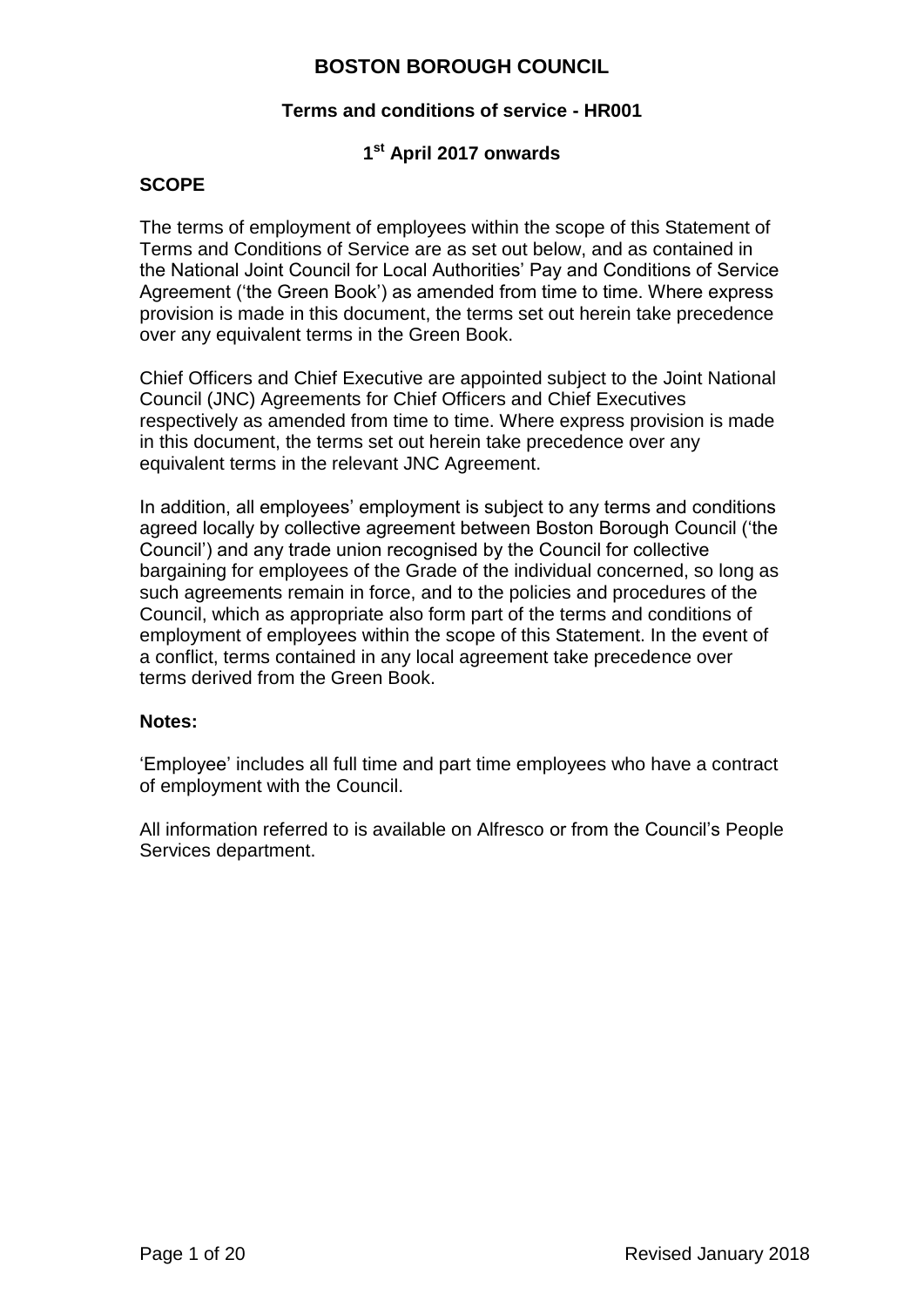#### **Terms and conditions of service - HR001**

### **1 st April 2017 onwards**

# **Version History**

| <b>Version</b>    | <b>Author</b>          | <b>Reason For Issue</b>                                                                             |
|-------------------|------------------------|-----------------------------------------------------------------------------------------------------|
| <b>March 2008</b> | <b>People Services</b> |                                                                                                     |
| January 2011      | <b>People Services</b> | Local Agreements effected                                                                           |
| April 2014        | People Services        | Changes to T&C April 2104                                                                           |
| January 2015      | <b>People Services</b> | <b>Change to Long Service Award</b><br>Policy and Assisted Vehicle<br>Purchase scheme incorporated. |
| January 2018      | <b>People Services</b> | <b>Transitional arrangements</b><br>removed                                                         |

### **Document Distribution**

| <b>Name</b> | Role                                                       |
|-------------|------------------------------------------------------------|
| <b>JCC</b>  | For consideration of major amendments for policy           |
| <b>CMT</b>  | For approval of legislative and minor amendments to policy |
| <b>SMT</b>  | For implementation.                                        |
| All staff   | Revised scheme/ staff benefit.                             |

### **Document References**

| <b>Reference</b> | <b>Document Title</b>                              |  |
|------------------|----------------------------------------------------|--|
|                  | Long service award policy effective January 2015   |  |
| <b>HR027</b>     | Assisted Vehicle Purchase scheme revised June 2014 |  |
| <b>HR005</b>     | <b>Probationary Period Policy</b>                  |  |
| <b>HR013</b>     | <b>Job Evaluation Policies</b>                     |  |
| <b>HR022</b>     | Redundancy & Reorganisation Policy                 |  |
| <b>HR015</b>     | <b>Travel &amp; Subsistence Policy</b>             |  |
| <b>HR024</b>     | <b>Flexible Working Policy</b>                     |  |
|                  | <b>Sickness Absence Policy</b>                     |  |
|                  | Family & compassionate leave policies              |  |
| <b>HR026</b>     | Periods of Notice to terminate employment          |  |
| <b>HR017</b>     | <b>Relocation Policy</b>                           |  |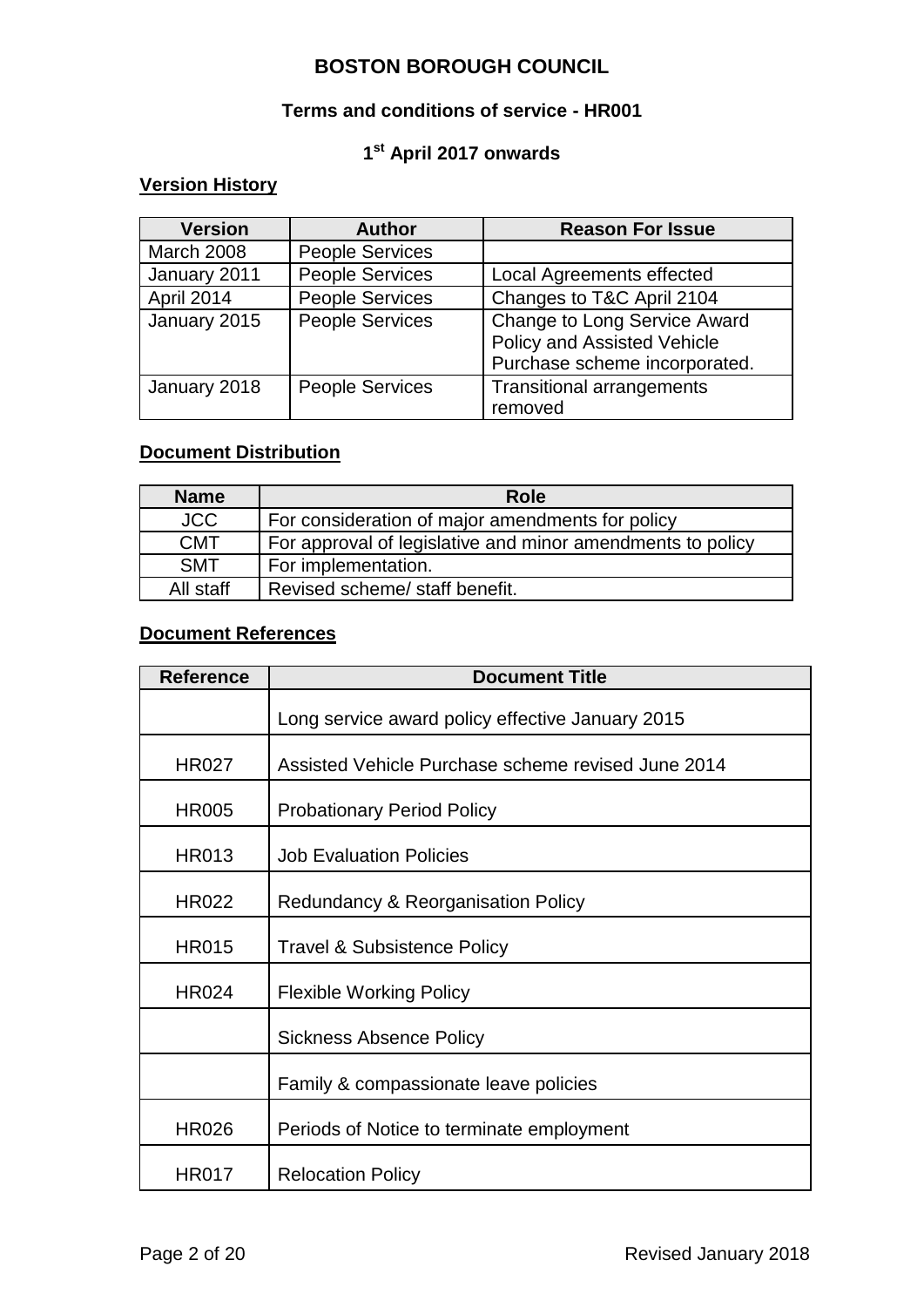### Terms and conditions of service - HR001

# 1st April 2017 onwards

# **INDEX**

| 1  |  |
|----|--|
| 2  |  |
| 3  |  |
| 4  |  |
| 5  |  |
| 6  |  |
| 7  |  |
| 8  |  |
| 9  |  |
| 10 |  |
| 11 |  |
| 12 |  |
| 13 |  |
| 14 |  |
| 15 |  |
| 16 |  |
| 17 |  |
| 18 |  |
| 19 |  |
| 20 |  |
| 21 |  |
| 22 |  |
| 23 |  |
| 24 |  |
| 25 |  |
| 26 |  |
| 27 |  |
| 28 |  |
| 29 |  |
| 30 |  |
| 31 |  |
| 32 |  |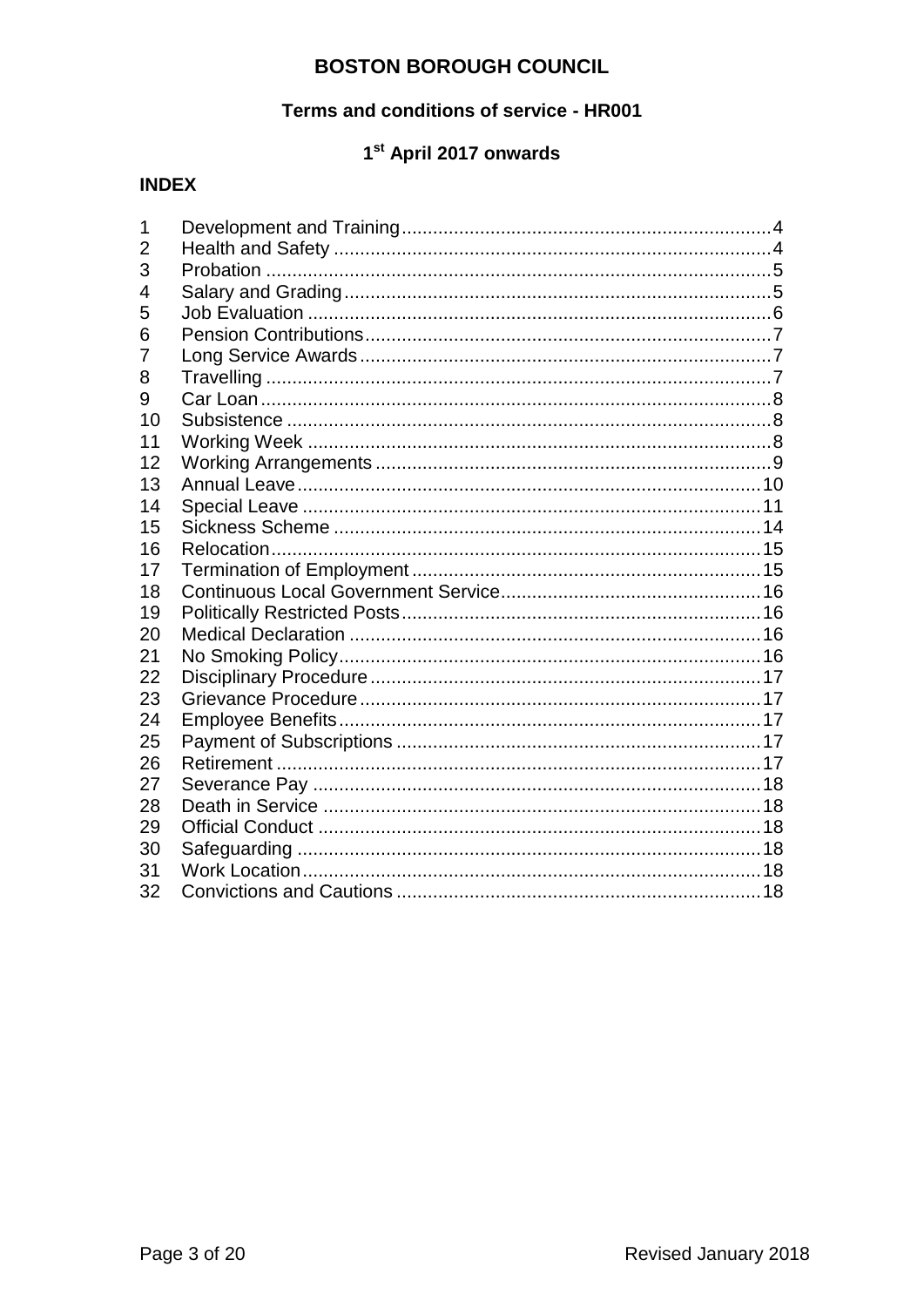### **Terms and conditions of service - HR001**

## **1 st April 2017 onwards**

### <span id="page-3-0"></span>**1 Development and Training**

Time off for training and study leave and reimbursement of appropriate fees and expenses will be given in approved cases. When on training courses outside their contracted daily hours, part time employees will be given time credit or TOIL**.** As a condition of financial assistance employees may be required to repay a proportion of expenses incurred if they leave the Council within a period of two years after completing training. Details of the circumstances in which this may be required will be made clear before any commitment to training is made. Please see HR010 for further details (Training Agreement).

### <span id="page-3-1"></span>**2 Health and Safety**

Please see HSS001 for further details (Health & Safety Policy Statement).

In order for the Council to implement this policy, all employees are required to conduct their activities in a manner which minimises the risk to their own health, safety and welfare and that of their colleagues or others who may be affected by their actions. Those employees with specific responsibilities for health, safety and welfare, for example Managers and Supervisors, must ensure that their duties are adequately discharged and covered in the event of absence by an appropriate deputy or responsible person. All employees must bring to the attention their line management any hazard, dangerous practices or incidents of which they become aware.

### **2.1 Protective Clothing**

Protective clothing will be provided and maintained by the Borough Council where it believes it is necessary to comply with health and safety legislation. An allowance is payable for footwear at GMLC as an exception.

### **2.2 Injury Award Scheme**

Employees including relief employees who sustain injury resulting in permanent disablement or die as a result of anything they were required to do in carrying out their work may qualify for an award under this scheme. Details of the Injury Award Scheme are available in the Green Book.

### **2.3 First Aid Allowance**

Employees who are designated 'First Aiders' for specific work locations will be paid an allowance per annum as set out in the table of allowances at Appendix A. . This rate will be uplifted in line with annual pay awards each year. (Grade 3 equivalent as this represents the average award across the grades).

First Aiders must hold a current recognised certificate in accordance with health and safety legislation. Employees who are designated Emergency First Aiders or Appointed Persons must have attended an emergency first aid course but are not required to hold a recognised first aid certificate.

The number of trained First Aiders or emergency First Aiders required will be assessed by the manager of the work location in accordance with the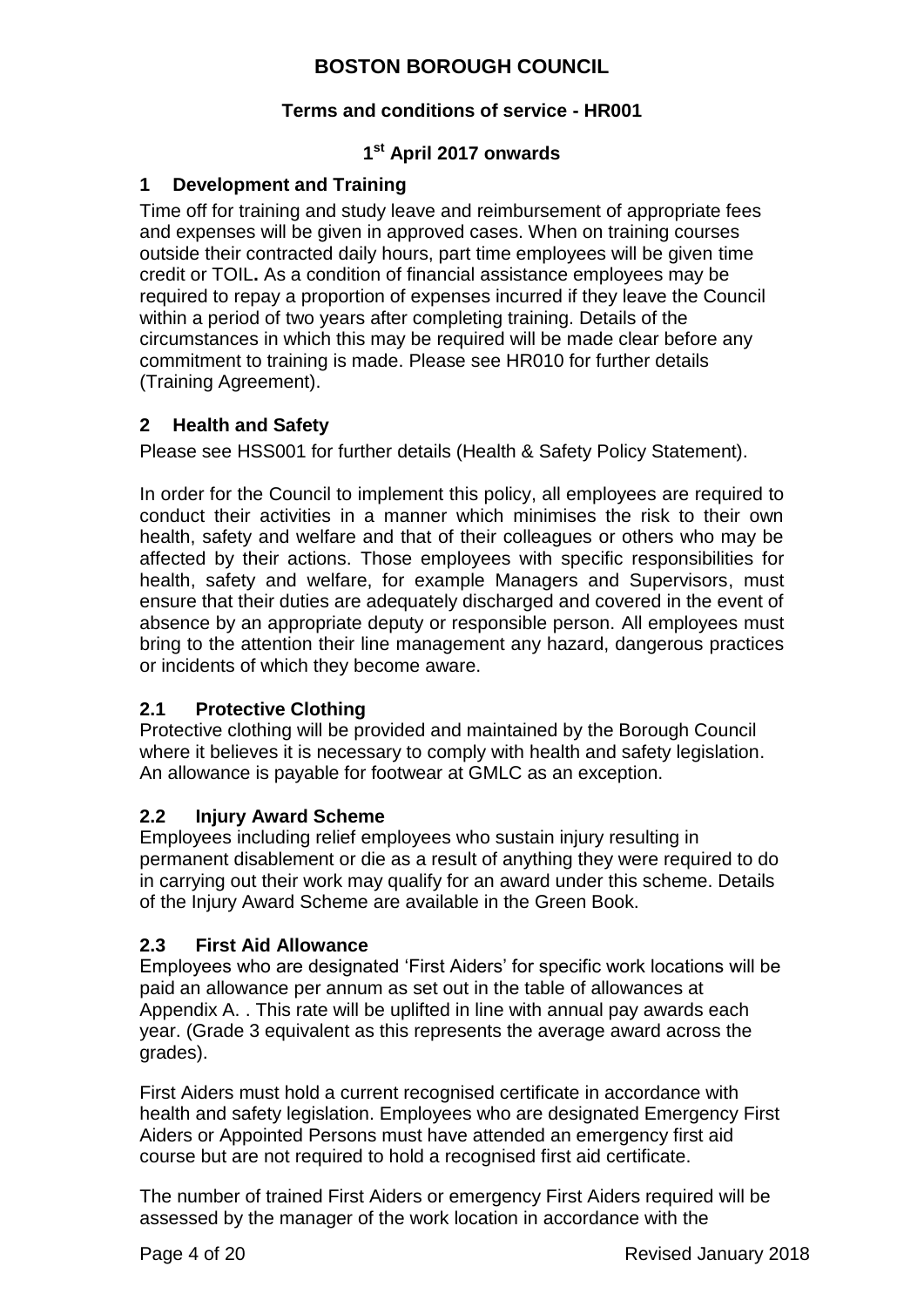### **Terms and conditions of service - HR001**

### **1 st April 2017 onwards**

Council's guidelines and appropriate training and regular updating will be provided.

#### <span id="page-4-0"></span>**3 Probation**

Please see the Council's Probationary Period Policy (HR005) for further information.

All new employees are subject to a six month probationary period before an appointment is confirmed. This may be extended where progress is not satisfactory. Any extension will not exceed a further period of 3 months i.e. 9 months total. During the probationary period, employment may be terminated by either party by giving one calendar month's notice in writing.

All new employees will be placed upon the probationary pay point and will progress to the main band upon successful completion of the probationary period. Any exceptions to this policy may only be granted where a business case exists to require a starting salary within the main band based upon recruitment & retention evidence.

#### <span id="page-4-1"></span>**4 Salary and Grading**

Employees will be paid in 12 equal monthly instalments by BACS transfer on the  $22^{nd}$  of each month or nearest working day should the  $22^{nd}$  fall on a weekend.

The scales of salaries applicable to each grade, as in force up to 31<sup>st</sup> March 2018, are set out in the Pay & Grading Structure.

#### **4.1 Pay Awards**

Salary points shown in the Pay & Grading Structure include minimum awards, where applicable, on 1<sup>st</sup> April each year, from 2014 until 2017, as follows:

|                                     | 2014/2015 | 2015/2016  | 2016/2017  | 2017/2018  |
|-------------------------------------|-----------|------------|------------|------------|
| <b>RED CIRCLED</b>                  | 0.00%     | $0.50\%$ * | $0.50\%$ * | $0.50\%$ * |
| <b>GRADE 1</b>                      | 2.25%     | 1.50%      | 1.50%      | 1.50%      |
| <b>GRADE 2</b>                      | 2.00%     | 1.50%      | 1.50%      | 1.50%      |
| <b>GRADE 3</b>                      | 1.75%     | 1.50%      | 1.50%      | 1.50%      |
| <b>GRADES 4 TO 6</b>                | 1.25%     | 1.25%      | 1.25%      | 1.25%      |
| <b>GRADES 7 TO 8</b>                | 1.25%     | 1.25%      | 1.25%      | 1.25%      |
| <b>HEADS OF SERVICE &amp; ABOVE</b> | 0.75%     | 0.75%      | 0.75%      | 0.75%      |

 $*$  = non consolidated pay award to be paid in April annually from April 2015 but not added to basic pay.

Trade union subscriptions are, with employees' agreement deducted from salary, payments and subscriptions so collected are paid to the union on a monthly basis.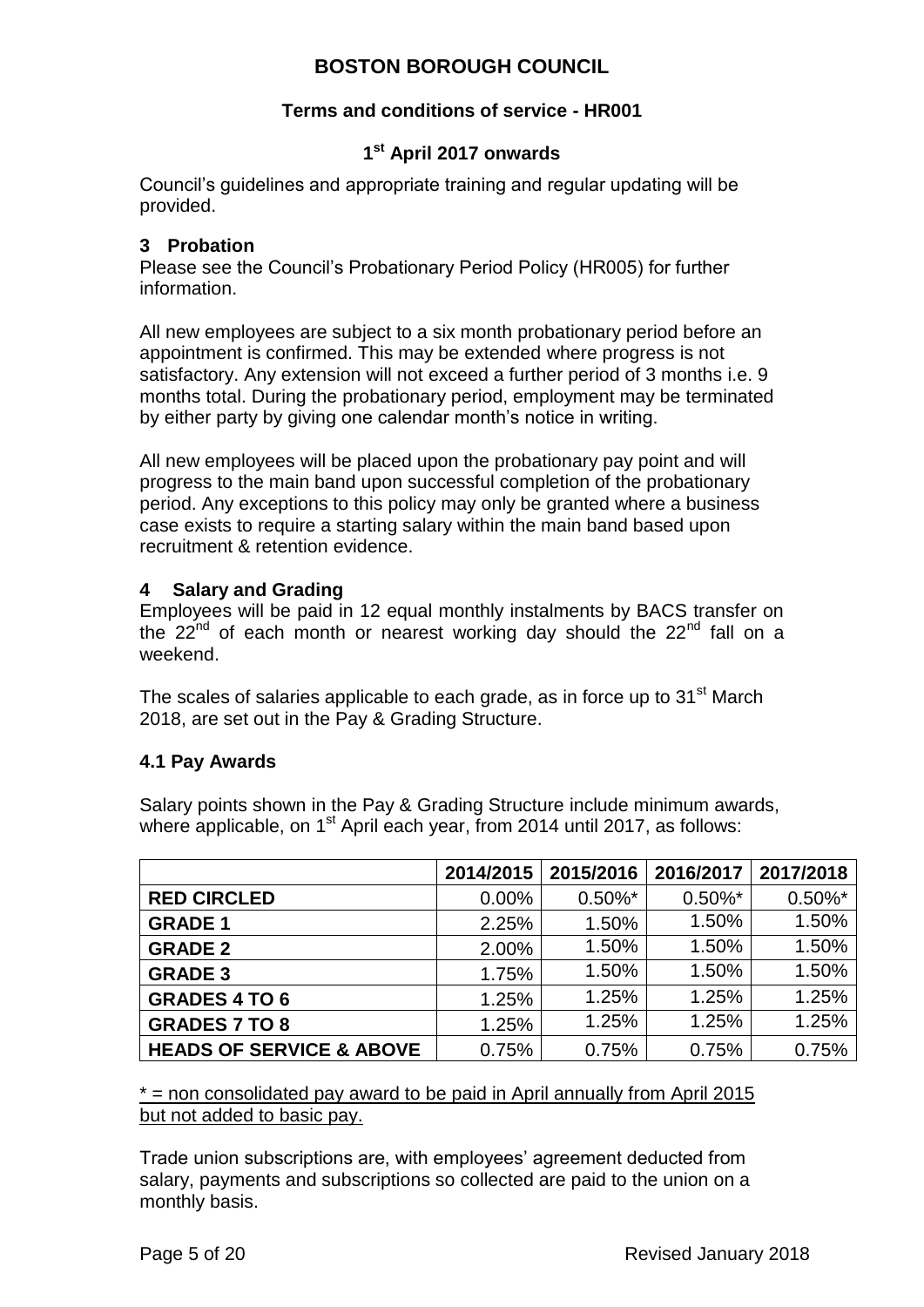### **Terms and conditions of service - HR001**

### **1 st April 2017 onwards**

Increments, usually paid each April, are subject to satisfactory performance and will be paid along with subsequent increments each April thereafter until you reach the top of the grade. Incremental progression will not be made where substandard performance has been identified. Specifically:

- 'Satisfactory' performance will be determined by the relevant line manager and will include fulfilment of expectations of the role and set objectives and will take into account circumstances beyond the employees control leading them not being able to deliver all of the above
- All proposed increments and those not to be awarded will be discussed and agreed by Heads of Service collectively
- Any performance issues that may lead to an increment not being awarded must be discussed and documented with the employee concerned well in advance of April to allow time for support and improvement.
- Clear objectives & support for improvement should be agreed and documented
- Employee is made aware of possibility of withholding at the appraisal meeting prior to the following April e.g. autumn appraisal.
- Employees not satisfied with reasons for incremental progression being withheld may use the Grievance Procedure to progress a complaint.

New starters will only receive 1 increment during their first 12 months of employment usually at 1<sup>st</sup> April or 6 months after commencement whichever is the later. Future increments would fall due in the April following completion of an initial 12 months of service.

Details of incremental progression and the maximum point of each grade can be found in the Council's Pay & Grading Structure.

### <span id="page-5-0"></span>**5 Job Evaluation**

Please see HR013 Job Evaluation Policies for further information

All posts will be graded in accordance with the job evaluation scheme in force.

Employees may appeal against a grading decision through the Council's Job Evaluation Appeal Procedure (HR013)

Employees temporarily working in a job which is normally graded on a higher level are usually paid at the bottom of the higher pay grade if they are carrying out the full duties or if carrying out part of the duties a percentage of the difference between their current salary and the bottom of the higher grade.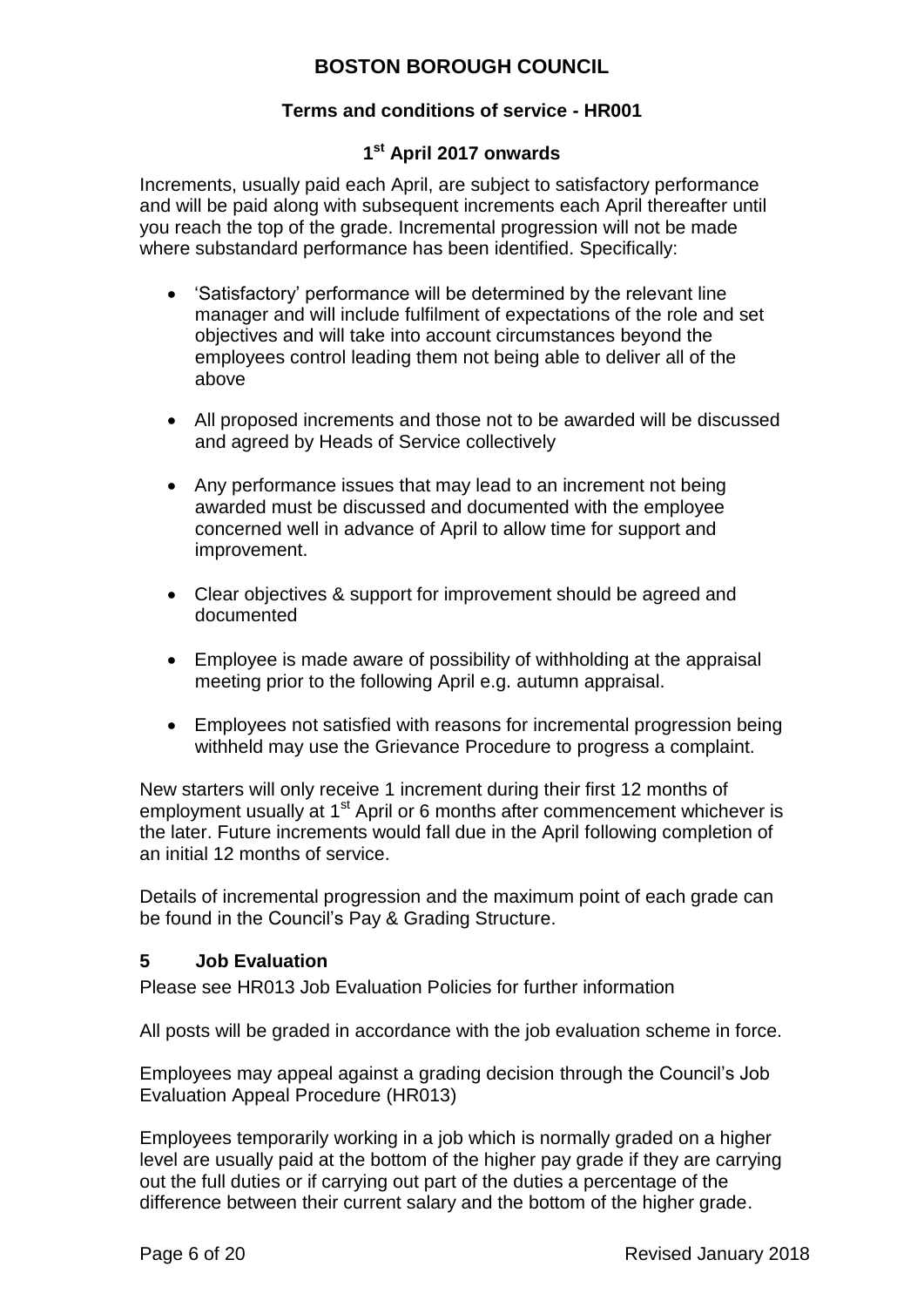### **Terms and conditions of service - HR001**

## **1 st April 2017 onwards**

### **5.1 Salary Protection**

Please see HR022 Redundancy & Reorganisation Policy for further details.

The Council undertakes to protect the pay of employees where, through no fault of the individual, their post is eliminated or downgraded i.e. through downgrading following a Job Evaluation review or following restructuring.

Protection applies to the difference between the actual pay of the employee at the date protection starts (i.e. the spinal column point (s.c.p.) the employee is on) and the highest s.c.p. for the grade for the new or downgraded post. Protection runs for a period of three years viz:

#### **Year Protection**

- 1 75% of difference is pay protected
- 2 50% of difference is pay protected
- 3 25% of difference is pay protected
- 4 0% of difference is pay protected

Any increases in the rate of pay applicable to either the old or new s.c.p. will be taken into account in calculating the protected salary.

HR013 set out the notice periods applicable for downgrading as a result of the Job Evaluation scheme.

### <span id="page-6-0"></span>**6 Pension Contributions**

Employees are entitled to membership of the Local Government Pension Scheme, subject to the Rules of the Scheme. Pension contributions are deducted from salary at source. Please see Retirement & Pensions Policy HR018 for further information. Rates of contribution vary depending on employees' current salary, and are determined nationally as at the 1<sup>st</sup> April annually. Any change made nationally to the applicable rates will apply automatically to all affected employees.

### <span id="page-6-1"></span>**7 Long Service Awards**

With effect from 1/1/15 the Long Service Award scheme is revised to recognise employees who have completed 10,15, 25 or 40 years continuous service with the Council. Award values are set out in the STaRS policy.

### <span id="page-6-2"></span>**8 Travelling**

It is expected that employees will use the most cost effective and environmentally friendly mode of transport whilst recognising that this may require some judgement in balancing both factors. The Council has its own provisions in respect of payments for travel. See the Travel & Subsistence Policy (HR015) and Guidance Notes HR015 for further information.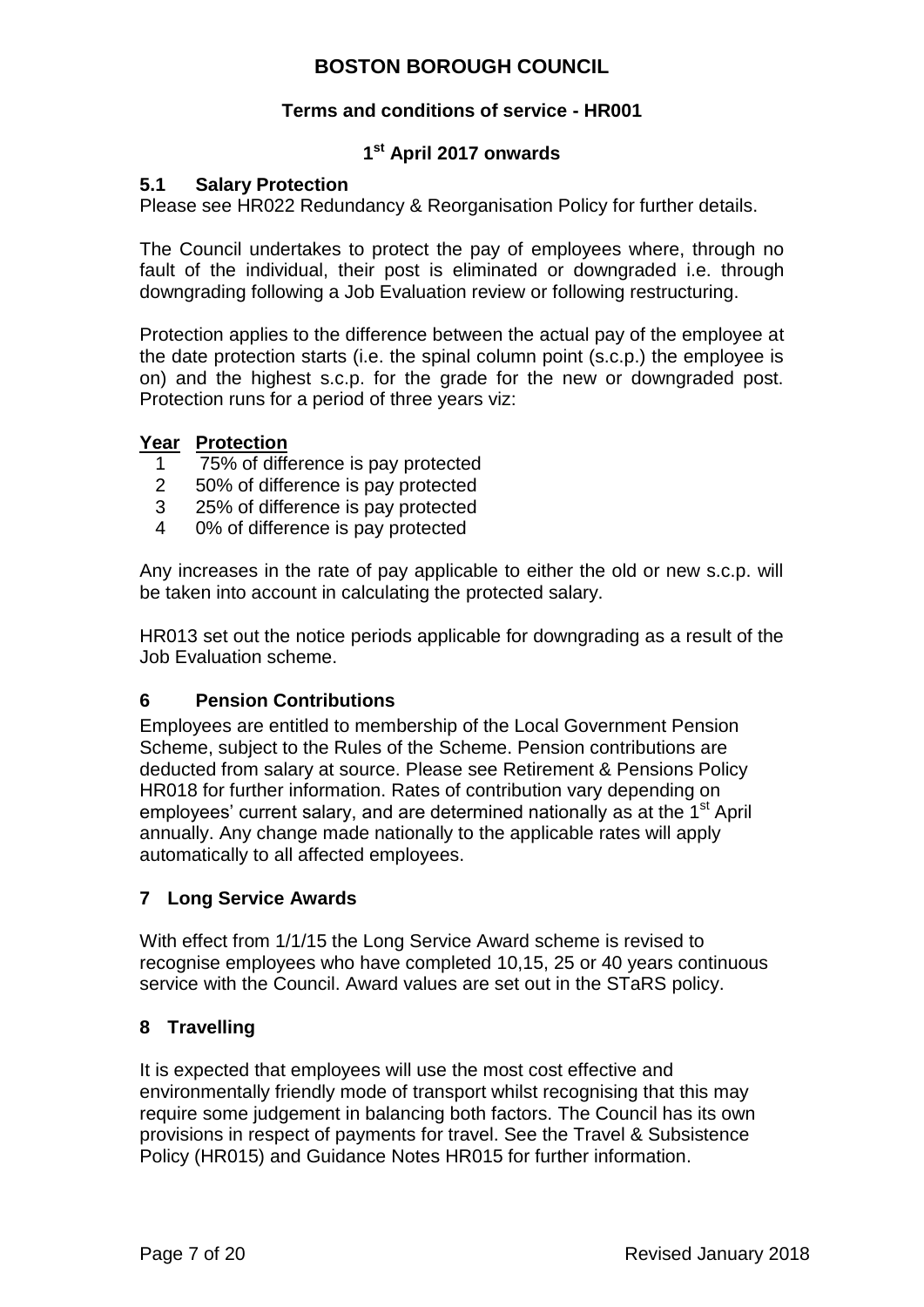### **Terms and conditions of service - HR001**

### **1 st April 2017 onwards**

Employees authorised to use their own car for official purposes will be paid at HMRC approved rates in line with the Travel & Subsistence Policy (HR015 Revised February 2011).

Any officer claiming mileage expenses must ensure that all documentation – driver's licence, motor insurance certificate (including cover for business use), a valid MOT (if applicable) and road fund licence details – are presented to People Services for recording to comply with the Council's Insurance and Health and Safety requirements.

Where there is a requirement to travel between work locations or sites the employee will be expected to fulfil these requirements through whatever means necessary e.g. use of public transport, cycle use, use of private vehicle.

Staff using their bicycle for business travel will be reimbursed at a rate per mile for journeys undertaken in line with the Travel & Subsistence Policy (HR015 Revised February 2011).

Mileage rates as set out above will also be paid for all training mileage.

#### <span id="page-7-0"></span>**9 Vehicle Loans**

Please see HR027 Assisted Car Purchase Scheme for further information relating to loans for cars, motorcycles and/ or bicycles.

#### <span id="page-7-1"></span>**10 Subsistence**

Meal costs, as a general rule, are the responsibility of the employee, whether at or away from the working base. However, if work demands are such that an employee necessarily stays overnight, then the additional expenditure incurred for an evening meal and/ or breakfast will be reimbursed, provided there is prior line management approval and submission of receipts.

Where an overnight stay is required, costs of accommodation and meals together with any further out-of-pocket expenses (such as transport fares) should be discussed with, and approved for booking and reimbursement by the line manager before they are incurred**.** Overnight accommodation should be booked through Business Support and not directly by individuals. Reimbursement will not be made for purchases other than those set out above.

Allowances are detailed in Travel and Subsistence Policy HR015.

#### <span id="page-7-2"></span>**11 Working Week**

The standard working week for all full time employees is 37 hours, which are to be arranged to meet service needs taking into account the Council's policies on flexible working. Flexi-time will be given for evening meetings, which employees may be expected to attend as necessary.

Time off in lieu may be given to employees who are not eligible for the Flexi-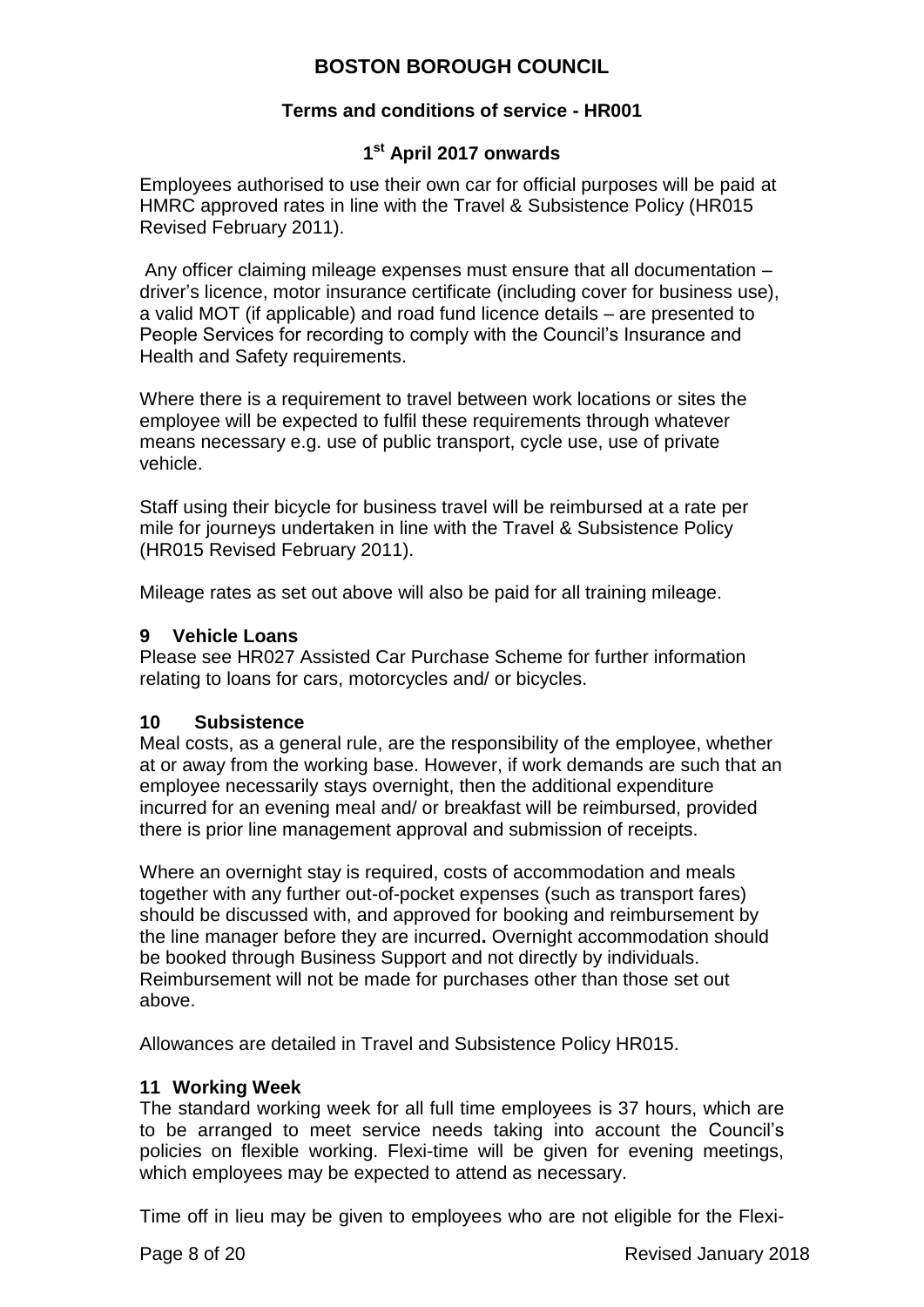#### **Terms and conditions of service - HR001**

### **1 st April 2017 onwards**

time scheme.

Most office based employees will be able to take advantage of the Flexi-time Scheme however this will depend on the department and the needs of the service.

Individual working patterns should be agreed with the line manager and take into account section needs and opening hours of the building where employees are based. Flexi-time may be accrued and taken with the agreement of the line manager.

Please see Flexible Working Policy HR024 for further information.

#### <span id="page-8-0"></span>**12 Working Arrangements**

#### **12.1 Overtime**

The rate of pay for overtime for all staff is time plus a 33% premium.

Overtime is payable to staff working over 37 hours per week where overtime payments instead of flexi-time or TOIL are agreed due to the regularity of the overtime and/ or to staff working weekends/ Bank Holidays which are not part of their normal working week.

Staff on Grade 6 and above will not receive overtime payments and instead will be entitled to flexi-time or TOIL when required to work beyond their standard working week.

Overtime should be claimed to the nearest quarter of an hour rather than minute. This should be rounded up or down depending on the time finished. For example, work finishing at 15:11 should be claimed at 15:15, work finishing at 15:06 should be claimed at 15:00. This makes management checking, addition and payroll processing much simpler. Most employees currently round up or down their claims therefore employees should not be adversely affected by this practice.

Overtime should also be accurately claimed for the time worked. For example if overtime is worked regularly and is generally for 2 hours, if on one occasion it takes 1.5 hours and on another 3 hours this should be accurately claimed.

#### **12.2 Premiums payable**

| <b>Payment</b>           | Premium |
|--------------------------|---------|
| Over 37 hours per week   | 33%     |
| Saturday work            | 33%     |
| Sunday work              | 33%     |
| <b>Bank holiday work</b> | 33%     |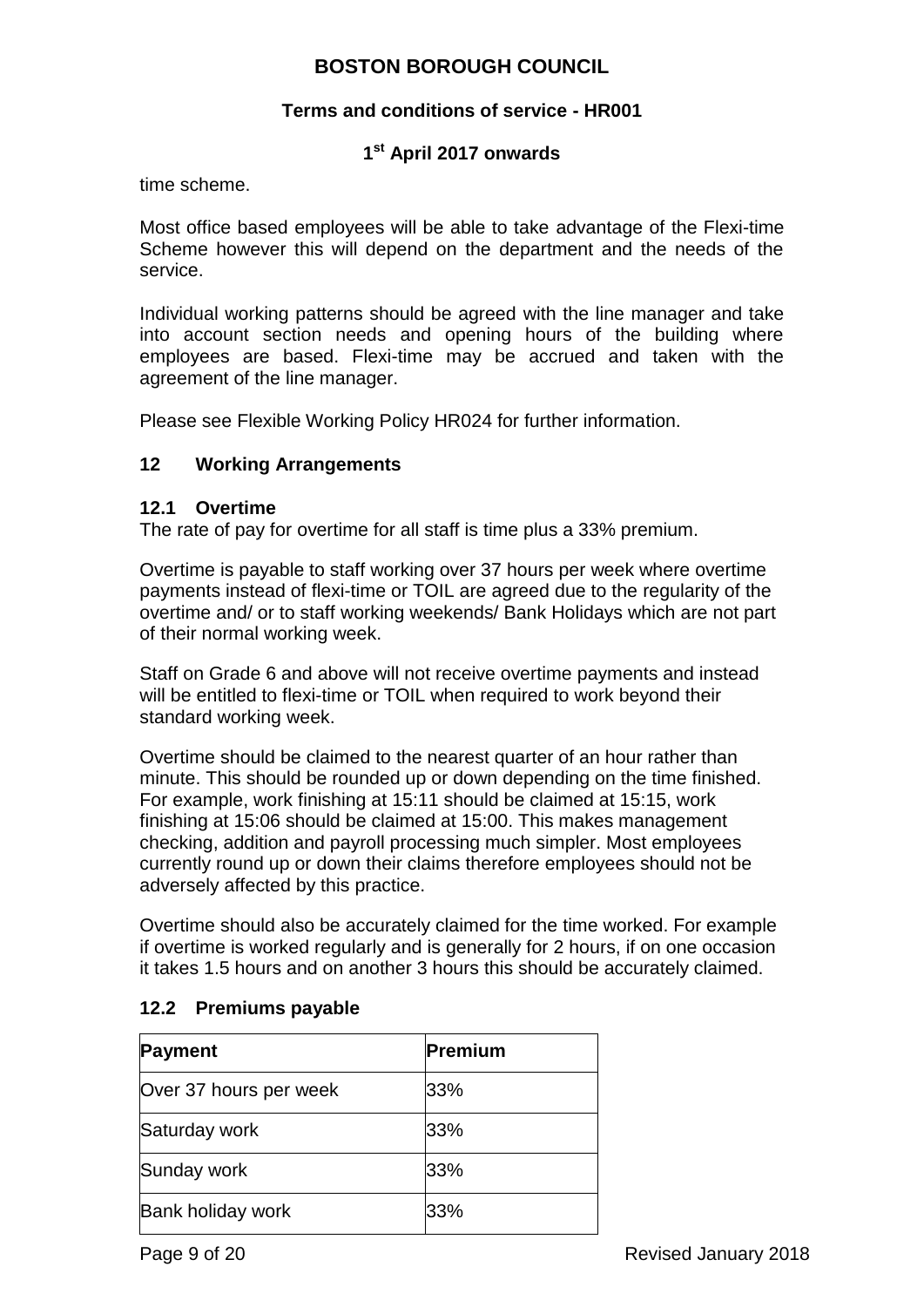#### **Terms and conditions of service - HR001**

**1 st April 2017 onwards**

| Christmas Day & New Years Day 50% |  |
|-----------------------------------|--|
|-----------------------------------|--|

### **12.3 Unsocial/shift pay**

This premium will not be paid in addition to any other premium i.e. only one premium is payable for hours worked whether this falls at a weekend, at night or in the week Staff on Grade 6 will not receive unsocial hours payments.

#### **12.3.1 Nights**

A shift premium will be only payable if working hours are between 10pm and 5am. This premium will be 15% of the basic hourly rate for any hours worked during this time.

#### **12.3.2 Weekends/ Bank holidays**

A shift premium of 10% will be paid for any hours worked as part of a standard working week on a Saturday, Sunday or Bank Holiday.

#### **12.3.3 Christmas Day and New Years Day**

Christmas Day and New Years Day will attract a premium of 50% to recognise the disruption to social and family life at this time of the year. Employees are entitled a day off in lieu when working on any Bank Holidays.

### **12.7 Working Time Regulations (1998)**

Staff are not permitted to work in excess of an average of 48 hours a week (averaged over a rolling 17 week period) unless they have signed an agreement to opt-out from the limits on working time laid down by the Working Time Regulations. The signing of opt-out agreements is entirely voluntary.

#### <span id="page-9-0"></span>**13 Annual Leave**

Please see the Annual Leave Policy (HR014) for further information.

#### **13.1 Leave Year**

For employees who have joined the Council since 2001 the leave year normally runs from the anniversary of their start date. For other employees the leave year will run from April to March although this can be varied to suit the needs of the service.

Annual leave entitlement is 28 days per annum from the date of commencement rising 1 day per year for each completed year of service to a maximum of 30 days (for full time workers, part time entitlement will be calculated accordingly). Leave may specifically be required for the purpose of being taken during the shut-down of most Council offices and services between Christmas and New Year. Employees who are required to work during this period will be entitled to take the leave on another day. This day is only awarded to those employees whom have voluntarily agreed to the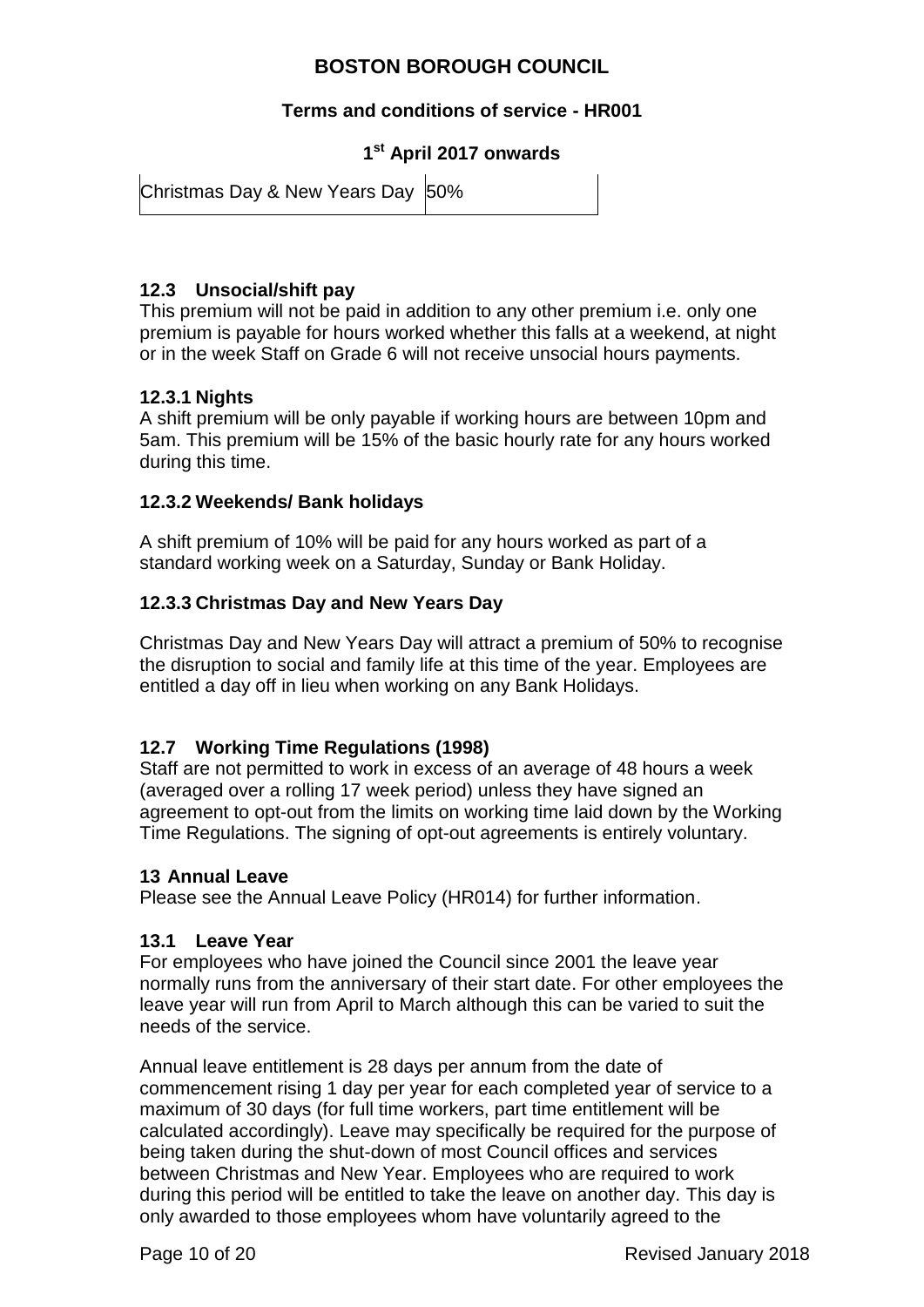### **Terms and conditions of service - HR001**

### **1 st April 2017 onwards**

changes in terms & conditions by 31st January 2014 and new starters appointed on these terms & conditions.

All other employees will have an entitlement of 28-30 days depending on service.

Employees who join the Council with previous, continuous local government service will receive an entitlement as if this service had been with Boston Borough Council (subject to confirmation from the relevant authorities). Pay for annual leave will be made at the normal daily/hourly rate. Employees may be required to use some of their leave for annual shutdowns. Annual Shutdowns may vary between departments and will be notified in advance annually.

The figures quoted assume a five day, full time working week and will be adjusted for employees working more or less than 5 days each week.

The timing of all leave is subject to the approval of the manager.

#### **13.2 Leave at Bank and Public Holidays**

Paid leave will additionally be granted on nationally declared Bank and Public holidays subject to the needs of the service, these are currently:

- New Years Day
- Good Friday
- **Easter Monday**
- May Day Holiday
- Spring Bank Holiday
- Summer Bank Holiday
- Christmas Day
- Boxing Day

#### **13.3 Public Holidays for Part Time employees**

Employees are entitled to a proportion of Public Holidays pro rata to the hours that they work. This would be added to annual leave and when a Public Holiday occurs on a normal work day the employee will need to take the equivalent hours as leave. Pay for annual leave will be made at the normal daily/hourly rate.

Depending on individual contractual requirements there may be a requirement to work some public holidays and appropriate enhancements will be agreed locally.

#### <span id="page-10-0"></span>**14 Special Leave**

Please see the relevant 'Family Leave' policy for further information

#### **14.1 Special Leave for Family or Personal Reasons**

All employees may be granted, at the discretion of their Section Heads through their Senior Manager a maximum of 7 days' paid leave and a maximum of 20 days' unpaid leave in any one period of 12 months as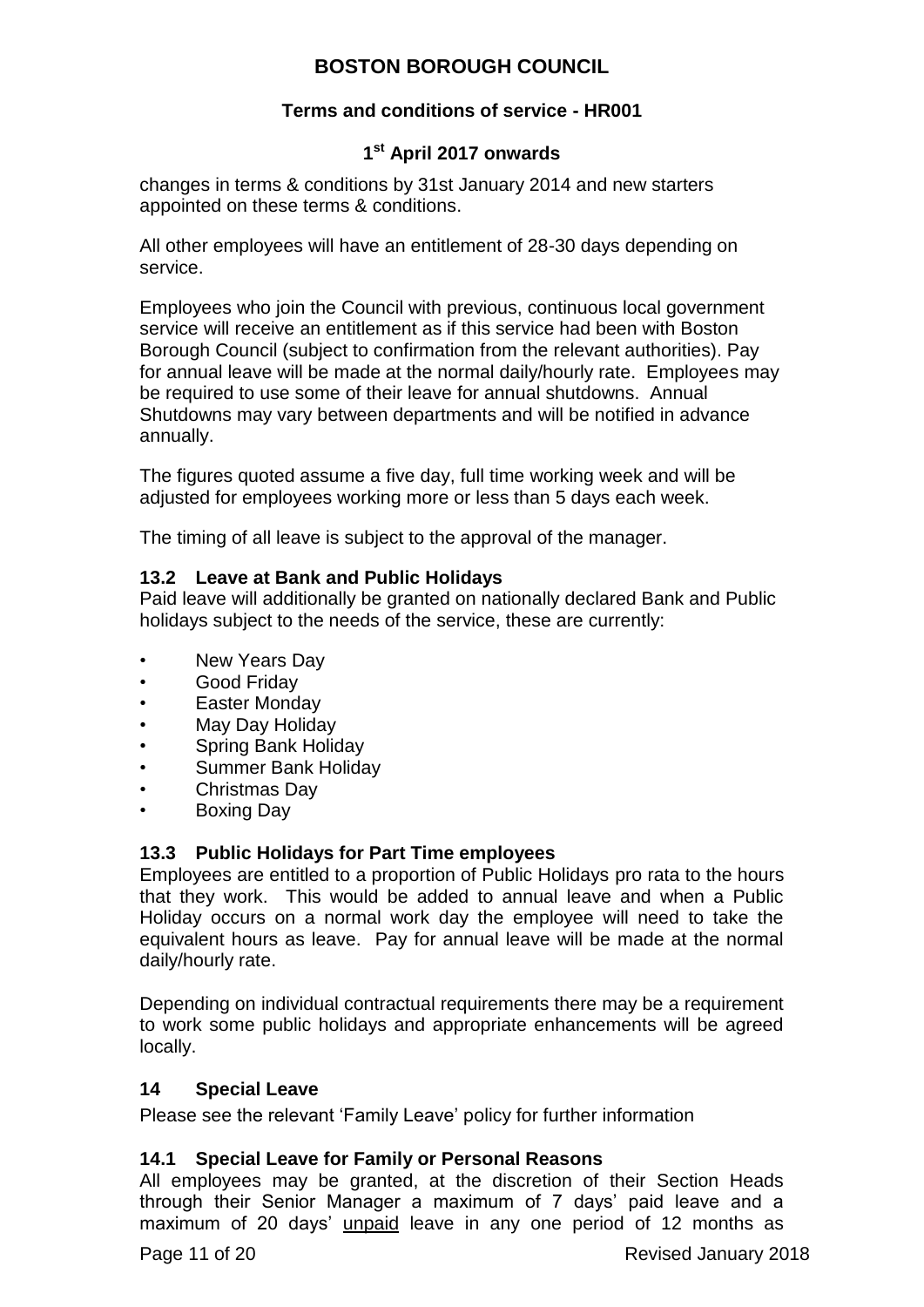### **Terms and conditions of service - HR001**

### **1 st April 2017 onwards**

compassionate leave in circumstances as set out in the Compassionate Leave Policy (HR062).

These conditions of service supplement the statutory right to:

- reasonable, **unpaid** time off from work for dependants (spouse, civil partner, child, parent, someone living in the same household or someone who reasonably relies on the employee) for caring responsibilities, or where arrangements for care unexpectedly breakdown
- parental leave for employees with one year's service, of up to 13 weeks unpaid leave for each child born on or after 15.12.99 (i.e. 26 weeks for twins) to be taken over the first five years of the child's life or for parents of a disabled child over a longer period until the child's eighteenth birthday

### **14.2 Adoption Leave**

Adoptive parents, subject to qualifying conditions are entitled to up to 52 weeks adoption leave. Rights to adoption leave and pay vary depending on the circumstances and country in which adoption takes place. Please see the relevant policy (HR057/HR058) for further information.

### **14.3 Maternity Support Leave**

Maternity Support Leave of 5 days with normal pay shall be granted to the partner or nominated carer of an expectant mother at or around the time of birth. A nominated carer is the person nominated by the mother to assist in the care of the child and to provide support to the mother at or around the time of the birth. Please refer to the Paternity & Maternity Support Leave policy HR060 for details.

### **14.4 Paternity Leave**

Paternity Leave is a statutory right, subject to qualifying conditions, to enable the father of the baby, including adoptive father's, the mother's husband or partner to have one or two consecutive weeks leave within 56 days of the birth. Pay will be made at the statutory rate or at a rate equivalent to 90% of your average weekly earnings if this figure is less than the statutory rate per week. However, employees whose average weekly earnings are below the lower earnings limit for national insurance contributions will not be eligible for ordinary statutory paternity pay. Additional paternity leave is subject to eligibility criteria as set out in the Paternity & Maternity Support Leave policy HR060.

### **14.5 Maternity Scheme**

The provisions for maternity leave and pay are contained in HR059 Maternity Leave Policy. Statutory pay is supplemented by half pay for a period of 12 weeks where half play plus Statutory Maternity Pay does not exceed normal pay.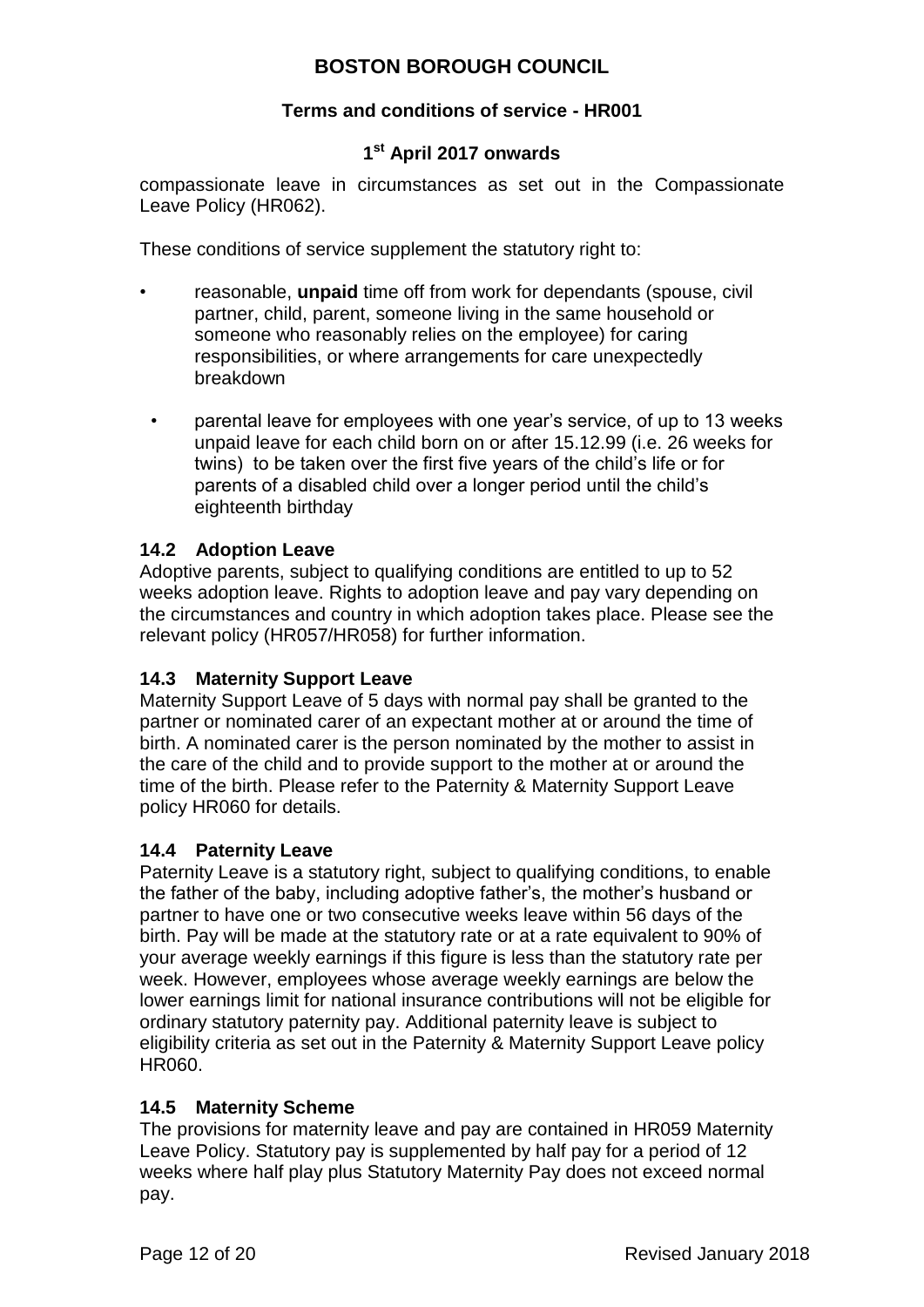### **Terms and conditions of service - HR001**

## **1 st April 2017 onwards**

#### **14.6 Leave for Public Duties**

Employees may be granted reasonable time off with pay to enable them to carry out public duties such as a Member of the following public bodies as defined in legislation:

- a local authority
- a statutory tribunal, public committee or similar body when appointed or nominated by a Minister of State, the Council or an association of which the Council is a member
- a board of prison visitors or a prison visiting committee
- a relevant health body
- a relevant education body
- the Environment Agency
- Justice of the Peace
- Chairman of a Local Authority or Mayor

Volunteer members of the Non Regular Forces who attend Summer Camp will be granted two weeks' leave with pay additional to their normal leave entitlement.

Employees wishing to take leave to undertake public duties must first obtain prior approval from their Head of Service and agree the amount of leave allowed in any one year. Leave will be approved subject to the needs of the service. Employees who work within a scheme of flexible or annualised hours will be expected to use these arrangements where possible. Where an employee is entitled to claim reimbursement of salary for the time lost from any other source, the leave will be without pay.

### **14.7 Leave for Trade Union Duties**

The Council allows reasonable paid time off for trade union duties which must always be agreed in advance with the relevant manager. See Trade Union Facilities Agreement for more details.

### **14.8 Jury Service and Attendance at Court**

An employee receiving a summons to serve on a Jury must report the fact to his/her manager who will approve leave of absence unless an exemption is secured from the Court.

The allowance for loss of earnings must be claimed by the employee from the Court under the Jurors' Allowance Regulations by forwarding the form confirming loss of earnings and period of jury service to HR for completion.

The Council will then deduct from the employee's pay an amount equal to the allowance received. Out of pocket expenses which may be payable by the Court may be retained and should not be included in the figure notified.

Similarly, when the individual is required to attend Court following a subpoena or as a witness on behalf of another party where loss of earnings can be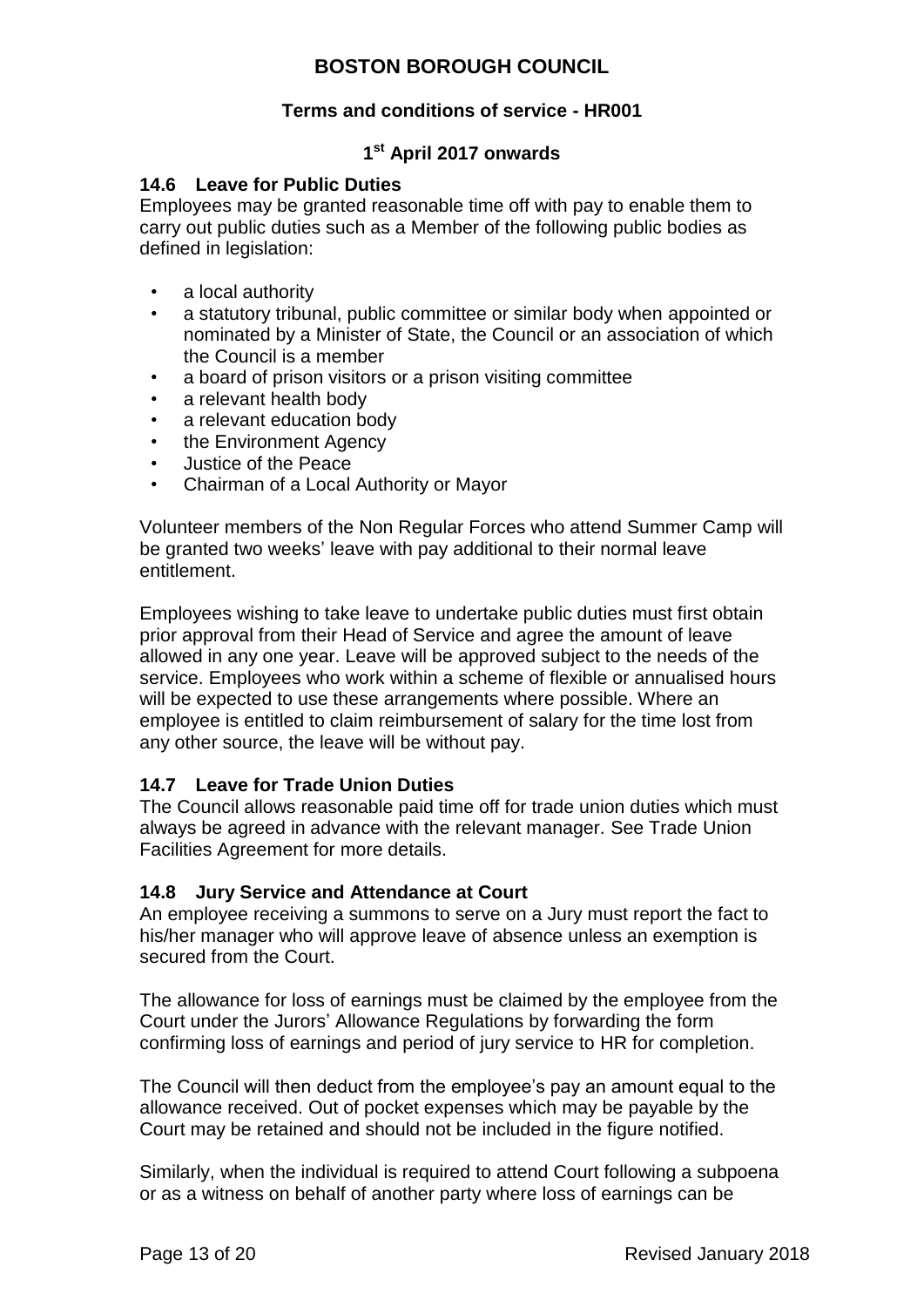### **Terms and conditions of service - HR001**

### **1 st April 2017 onwards**

claimed from public funds, the claim should be made from the Court and HR should be notified of the amount as soon as possible.

### **14.9 Time Off for Medical Screening/Appointments**

Necessary paid time off will given for the purpose of cancer screening. Arrangements should be discussed and agreed with line managers in advance. Other medical appointments should be made outside of working time or in the employees own time.

### **14.10 Election Leave**

Any employee volunteering for Election Duty during the course of their normal working day(s) will need to take annual or flexi leave in agreement with their line manager. This applies to all election duties including Polling stations, training, postal votes and any other duties.

#### <span id="page-13-0"></span>**15 Sickness Scheme**

Employees unable to work due to sickness must inform their nominated manager as quickly as possible after becoming unfit, indicating the first day of illness, the nature of the illness and where possible the likely date of return to work.

No pay will be given for the first 2 days of any period of absence. Pay will not be withheld where urgent or planned hospitalisation is required unless a procedure is elective.

Any member of staff having 5 days of sickness or less in each tax year (April to March) would be re-paid any pay withheld from the first 1-2 days of any period of absence. This re-payment would be made in the May following the year the absence was taken in e.g. absence between April 2013 and March 2014 would be re-paid in May 2014. Any member of staff leaving part way through the year will not fulfil the requirements of the scheme and would therefore not be entitled to any repayment. Pregnant staff will be exempt from these rules for maternity related absences. Repayment of any withheld pay will be made at the rate the pay was deducted during the relevant tax year.

| Entitlement to Occupational Sick Pay (OSP) for |                                         |  |
|------------------------------------------------|-----------------------------------------|--|
| Boston Borough Council employees               |                                         |  |
| First 4 months of service                      | One month full pay                      |  |
| First year of service (after 4 months)         | 2 months full pay and 2 months half pay |  |
| After 1 year of service complete               | 4 months full pay & 4 months half pay   |  |

Employees should comply with the reporting rules in their own area of work which are set out in the relevant policy

Entitlement to sick pay is as set out in the Council's Sickness Absence Policy.

An employee must, if required by the Council at any time, submit to a medical examination by a medical practitioner nominated by the authority, subject to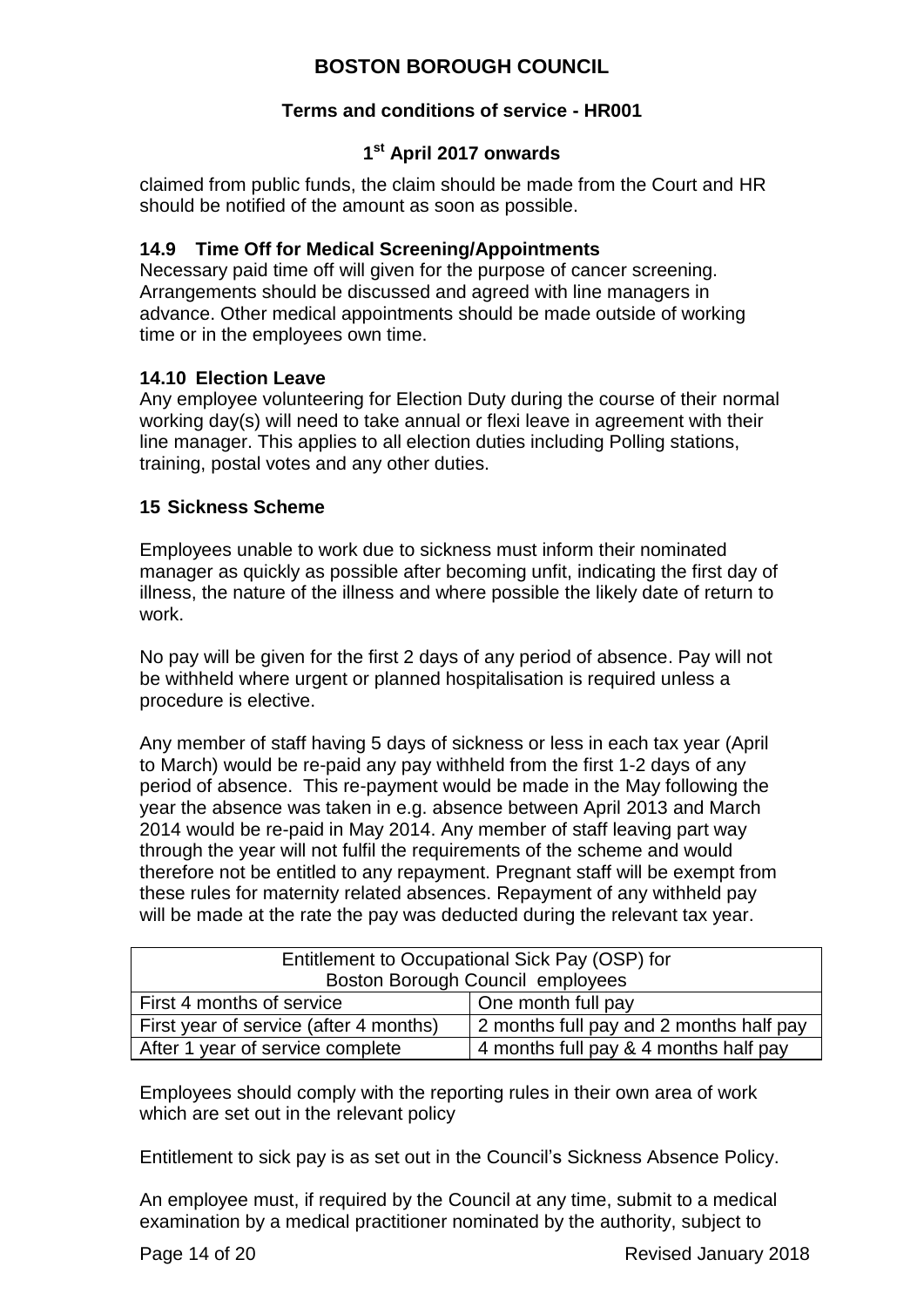### **Terms and conditions of service - HR001**

### **1 st April 2017 onwards**

the provisions of the Access to Medical Reports Act 1988 where applicable. The Council reserves the right to refer employees to its Occupational Health Advisers. Any costs associated with the examination should be met by the employing authority. Where it is necessary to obtain a second medical opinion, it should be provided by an independent medical referee.

If the Council requires a doctor's statement other than a Fit Note for an employee, it will reimburse the employee the cost of such a statement on the provision of a receipt.

An employee who falls sick during the course of annual leave shall be regarded as being on sick leave from the date of a doctor's statement.

Where an employee is receiving sick pay, payment will continue if a public or extra statutory holiday falls during such sickness absence. No substitute public or extra statutory holiday will be given.

An employee who is absent from work as a result of an accident is not entitled to sick pay (other than Statutory Sick Pay) if damages may be receivable from a third party. The Council may at its discretion advance the allowance provided the employee agrees to refund the amount from any damages awarded.

#### **15.1 Ill Health**

Termination of an employee's contract on the grounds of incapability arising from ill health will only take effect following proper consideration of medical advice, options for alternative employment and any reasonable adjustments which can be made. Termination of employment may occur before an employee has exhausted his or her occupational sick pay.

#### <span id="page-14-0"></span>**16 Relocation**

Please see the Relocation Policy HR017 for further details. The Disturbance Allowance is reviewed annually.

#### <span id="page-14-1"></span>**17 Termination of Employment**

Please see Periods of Notice to terminate employment HR026 for further information**.**

The notice required to be given, by the employee or the Council, to terminate employment is:

| Grades $1 - 3$ | 1 month's notice |
|----------------|------------------|
| Grades $4-5$   | 2 months' notice |
| Grades $6 - 9$ | 3 months' notice |
| Above Grade 9  | 3 months' notice |

or, if longer, the minimum notice required under the Employment Rights Act 1996. Notice must be given in writing.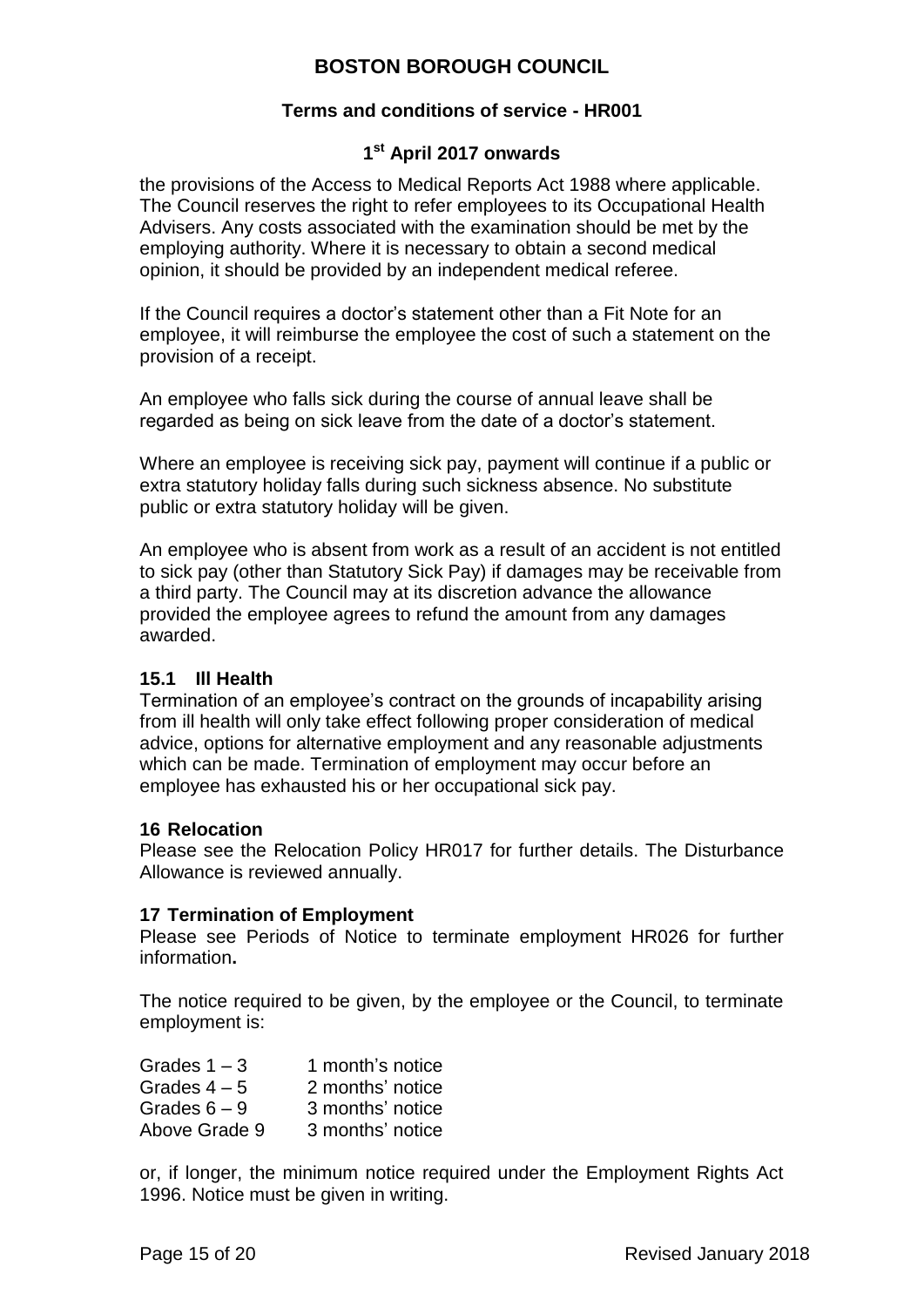#### **Terms and conditions of service - HR001**

### **1 st April 2017 onwards**

Employees within the first month of their probationary period are entitled to give and receive 1 calendar month's notice of termination of employment.

#### <span id="page-15-0"></span>**18 Continuous Local Government Service**

For certain purposes, as indicated below, continuous service with another local authority immediately preceding the start of employment with this Council may count, subject to verification of the period(s) of service

- Sickness Pay/Maternity Leave/Period of Notice
- Calculation of Redundancy Payments (Based on reckonable service)
- Redundancy Selection
- Annual Leave Entitlement

#### <span id="page-15-1"></span>**19 Politically Restricted Posts**

Please see Politically Restricted Posts Policy for further information HR009.

Under the provisions of the Local Government and Housing Act 1989, employees on Scp 44 or above may not normally participate in the following activities:

- Candidate for public elected office (other than to Parish or Community Council).
- Acting as an election agent or sub agent.
- Holding office in a political party.
- Canvassing at elections.
- Speaking or writing publicly (other than in an official capacity) on matters of party political controversy.

These restrictions also apply to certain lower graded posts which are deemed politically sensitive.

#### <span id="page-15-2"></span>**20 Medical Declaration**

Appointment is subject to a medical declaration of health in order that employees are not placed in a position of risk. In order to ensure the employer meets all statutory requirements it is essential that employees give updates on any health matters that materially affect the working relationship. The Council reserves the right to refer any employee for a medical examination and may also seek the employee's co-operation in obtaining a medical report from their GP where it considers it necessary.

#### <span id="page-15-3"></span>**21 No Smoking Policy**

Please see the Occupational Health & Welfare Policy HR025 for further information.

The Council has a Smoke Free Policy. Smoking is not permitted in or on any of the Council's premises or grounds or in any Council owned or leased vehicles. Employees should be aware that they will not be permitted to smoke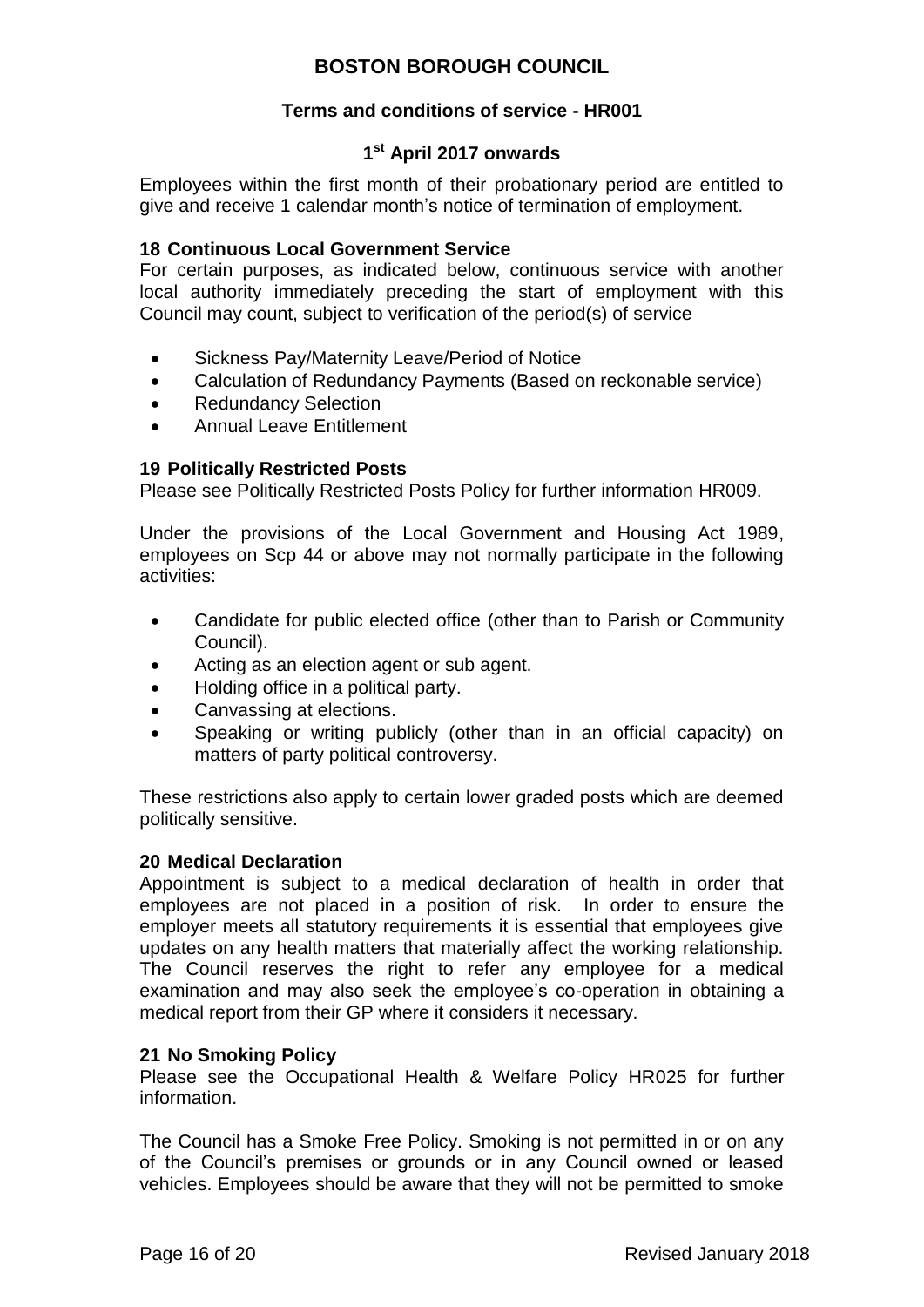#### **Terms and conditions of service - HR001**

### **1 st April 2017 onwards**

during paid working hours. A breach of these restrictions is a disciplinary offence.

#### <span id="page-16-0"></span>**22 Disciplinary Procedure**

Please see the Disciplinary Procedure HR019 for further information.

The Council has adopted disciplinary rules to help employees know the standards expected of them. All employees should familiarise themselves with these.

#### <span id="page-16-1"></span>**23 Grievance Procedure**

Please refer to the Grievance Procedure HR020.

Employees who have a grievance arising from their employment should first raise it with their immediate manager. Grievances are best resolved closest to where they arise and regular communication between management and employees lessens the need to use the formal stages of the procedure. It is intended that employees should discuss all matters with their immediate manager as they occur, openly and without fear of sanctions. If the complaint is about the employee's immediate manager then they may take the grievance to the next higher level of management. Issues of harassment, race, colour, nationality, ethnic or national origins, gender, gender reassignment, sexual orientation, marital status, civil partnership status*,*  disability or age discrimination will also be dealt with under the Harassment Policy HR021.

#### <span id="page-16-2"></span>**24 Employee Benefits**

See refer to the staff handbook and information on Alfresco for further details.

Benefits are not contractual and may be amended or withdrawn with due notice.

#### <span id="page-16-3"></span>**25 Payment of Subscriptions**

The Council does not pay for officers' professional fees. Where an employee is required to be a member of a professional body e.g. Chartered Institute of Environmental Health or Chartered Institute of Public Finance, they will be required to pay any necessary fees personally.

Where this is an essential requirement for the post, non-subscription will be considered as a serious matter and will be reviewed with the employee concerned.

Tax relief may be available for those paying professional fees. See [www.hmrc.gov.uk](http://www.hmrc.gov.uk/) for further details.

#### <span id="page-16-4"></span>**26 Retirement**

Please see the Pensions & Retirement Policy HR018 for further information.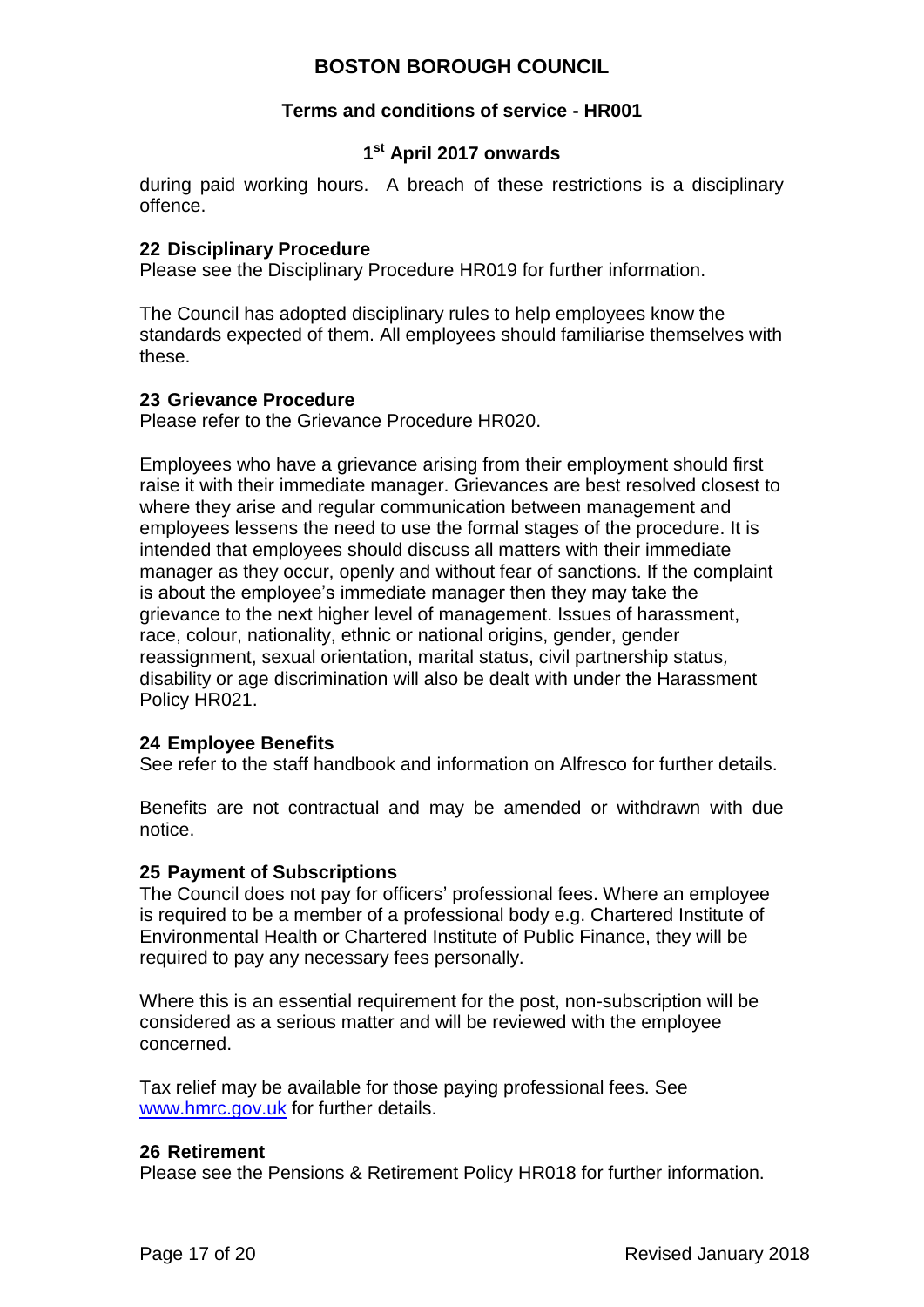### **Terms and conditions of service - HR001**

# **1 st April 2017 onwards**

The normal retirement age for all employees is 65 years. Any extension of service beyond the normal retirement age is by agreement.

### <span id="page-17-0"></span>**27 Severance Pay**

Please see the Redundancy Policy HR022 for further information.

Redundancy payments and any enhancement to pension provision will be made in accordance with the statutory provisions and discretionary provisions adopted by the Council. Redundancy pay is calculated using actual weeks pay up to a maximum of 66 weeks depending on age and service. Please also see the Councils Retirement & Pensions Policy regarding the Discretionary Payments Regulations 2006.

#### <span id="page-17-1"></span>**28 Death in Service**

Employees who are members of the Local Government Pension Scheme are entitled to a death in service benefit of three times annual salary, subject to the Rules of the Scheme. Members of the Scheme should consider whether an 'expression of wish' should be made to the trustees so that they have given an indication of their preferred beneficiaries in the event of their untimely death. This should be sent to the Pensions Section. Address details available from People Services.

#### <span id="page-17-2"></span>**29 Official Conduct**

See the Employee Code of Conduct HR023 for further information.

The Borough Council's Code of Conduct applies to all employees.

### <span id="page-17-3"></span>**30 Safeguarding**

The Council has a responsibility to safeguard and promote the well-being of all children and young people who participate in services or whom officers come into contact with through discharging various functions. This includes situations where the Council works directly with adult service users who have care of children. Staff must ensure they are able to identify abuse or neglect and know what to do should they ever suspect or become aware that a child is being neglected, is being abused or is likely to suffer abuse.

The Councils Safeguarding Policy sets out employees responsibilities.

### <span id="page-17-4"></span>**31 Work Location**

Employees' normal place of work will be one of the Councils places of business within the Borough of Boston. The Council reserves the right to require employees to work at such other place of business from time to time as reasonably required.

### <span id="page-17-5"></span>**32 Convictions and Cautions**

Employees must report any convictions or cautions received whilst employed by the Council in line with the Code of Conduct, and any specific requirements applicable if the employee's post is a regulated position. Consideration will be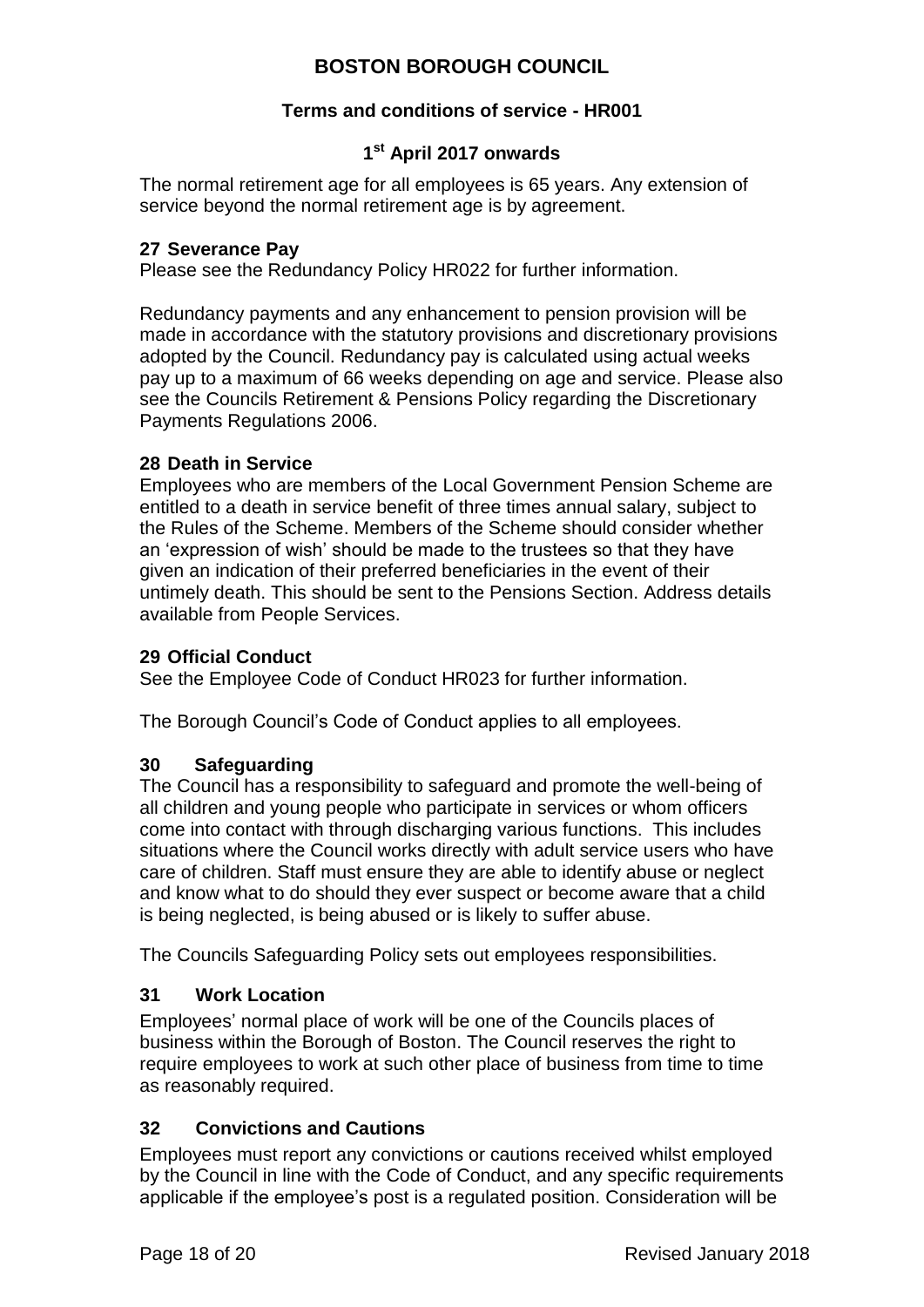#### **Terms and conditions of service - HR001**

### **1 st April 2017 onwards**

given to the circumstances of each individual case but may result in disciplinary action.